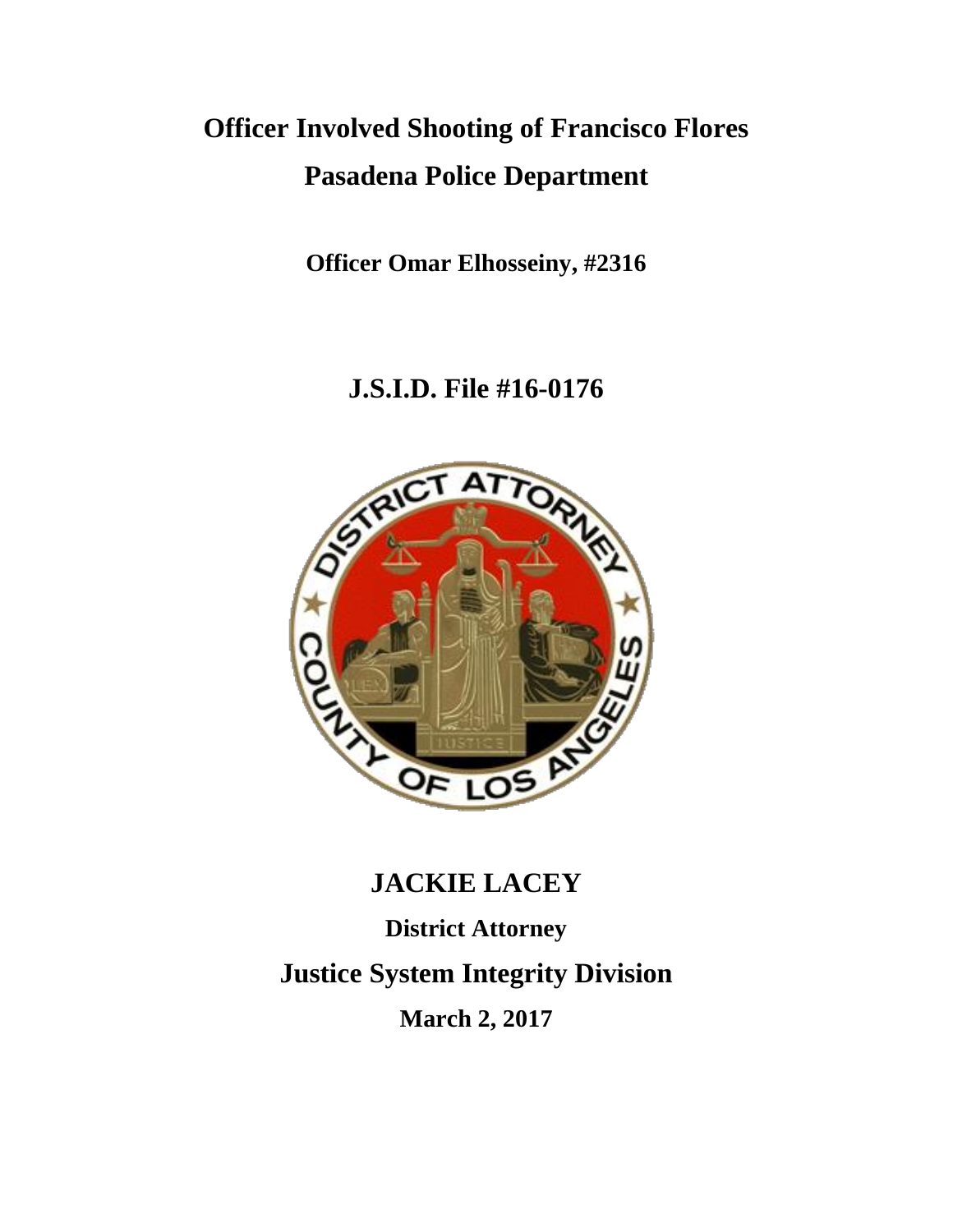#### **MEMORANDUM**

| TO:             | CHIEF PHILLIP L. SANCHEZ<br>Pasadena Police Department<br>207 North Garfield Avenue<br>Pasadena, California 91101                               |
|-----------------|-------------------------------------------------------------------------------------------------------------------------------------------------|
|                 | <b>CAPTAIN STEVEN KATZ</b><br>Los Angeles County Sheriff's Department<br>Homicide Bureau<br>1 Cupania Circle<br>Monterey Park, California 91755 |
| FROM:           | JUSTICE SYSTEM INTEGRITY DIVISION<br>Los Angeles County District Attorney's Office                                                              |
| <b>SUBJECT:</b> | <b>Officer Involved Shooting of Francisco Flores</b><br>J.S.I.D. File #16-0176<br>P.P.D. File #16005046<br>L.A.S.D. File $\#016-00041-3199-055$ |
| DATE:           | March 2, 2017                                                                                                                                   |

The Justice System Integrity Division of the Los Angeles County District Attorney's Office has completed its review of the April 8, 2016, non-fatal shooting of Francisco Flores by Pasadena Police Department (PPD) Officer Omar Elhosseiny. We have concluded that Officer Elhosseiny acted lawfully in what he reasonably believed was the need for self-defense.

The District Attorney's Command Center was notified of the shooting at 11:46 a.m. on April 8, 2016. The District Attorney Response Team responded to the location. They were given a briefing regarding the circumstances surrounding the shooting and a walk-through of the scene.

The following analysis is based on investigative reports, firearms analysis reports, photographic evidence and witness statements submitted to this office by Los Angeles County Sheriff's Department (LASD) Homicide Bureau Detectives Michael Valento and John Duncan. The voluntary statement of Officer Elhosseiny was considered in this analysis.

### **FACTUAL ANALYSIS<sup>1</sup>**

On April 8, 2016, at approximately 9:15 a.m., while on routine patrol in a marked black and white vehicle, PPD Officers Trevon Sailor and Omar Elhosseiny observed a silver Mustang they recognized to be associated with a residence known for gang activity by the "Pasadena Latin Kings"

 $1$  Unless otherwise referenced, the details of the officer involved shooting were provided by the voluntary statements of Elhosseiny and Sailor.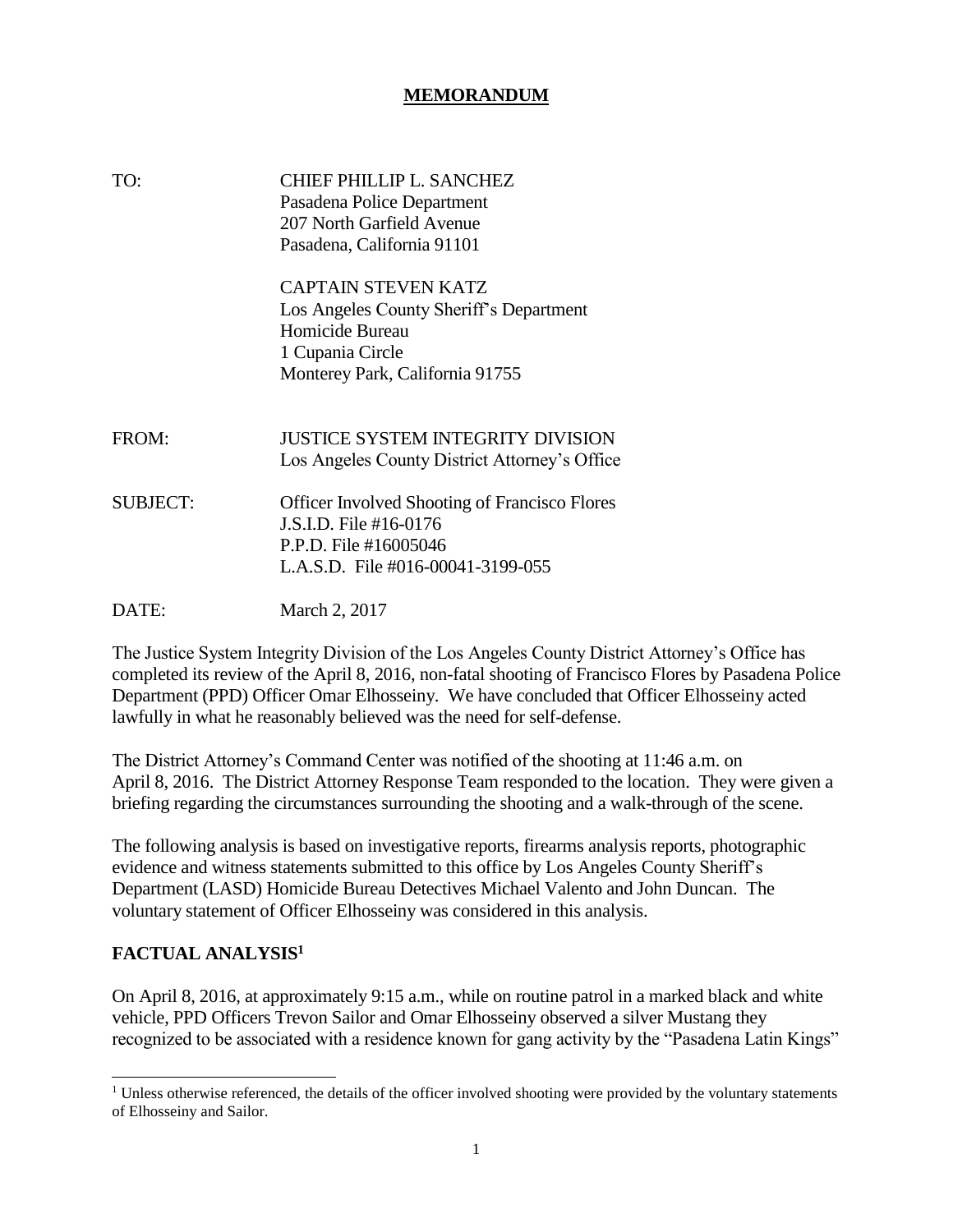street gang.<sup>2</sup> Sailor recognized the driver of the Mustang as Edgar Miron, a member of the gang.<sup>3</sup> They first observed the Mustang at the intersection of Marengo Avenue and Orange Grove Boulevard. They followed the Mustang and observed that it failed to stop behind the white limit line at the stop sign located at the intersection of Ashtabula Street and Los Robles Avenue, before turning northbound onto Los Robles Avenue.<sup>4</sup> Sailor activated the patrol vehicle's emergency lights in an effort to conduct a traffic stop.

The Mustang continued to travel north on Los Robles Avenue, past Buckeye Street and sped through the intersection at Mountain Street at approximately 35-40 miles per hour. The officers activated their siren in addition to emergency lights. At this point, the Mustang slowed in order to make a left turn onto Adena Street. Upon turning onto Adena Street, the Mustang pulled over to the curb just west of Los Robles Avenue. Sailor stopped the patrol vehicle behind the Mustang at an approximate 45-degree angle. As Elhosseiny exited the passenger side of the patrol vehicle, the front passenger door of the Mustang quickly opened and a male, later identified as Francisco Flores, exited and began running east on Adena Street toward Los Robles Avenue. Elhosseiny chased Flores on foot.<sup>5</sup> Sailor exited the patrol vehicle and approached the driver's side door of the Mustang. Suddenly the Mustang fled the location.<sup>6</sup>

As Elhosseiny was chasing Flores, he saw the letters "PLK" tattooed on the back of Flores' head.<sup>7</sup> Flores continued running off the sidewalk and into the roadway of Los Robles Avenue. While running after Flores, Elhosseiny saw Flores remove his hands from his front waistband and Elhosseiny observed a black semi-automatic handgun in Flores' right hand.<sup>8</sup> As Flores continued running, he moved both his arms back and forth in a standard running motion while holding the handgun in his right hand. Elhosseiny drew his duty weapon while continuing to maintain a distance of approximately five feet between himself and Flores.<sup>9</sup> Fearing for his safety, Elhosseiny broadcasted over his radio that he was in foot pursuit, released his radio activation switch and yelled out loudly, "He's got a gun!"<sup>10</sup>

<sup>&</sup>lt;sup>2</sup> Sailor was driving the patrol vehicle and Elhosseiny was in the front passenger seat.

<sup>&</sup>lt;sup>3</sup> Officers saw three individuals in the Mustang. Flores was in the front passenger seat and Flores' girlfriend, Berenice Balderas, was sitting in the back seat.

<sup>&</sup>lt;sup>4</sup> The Dashcam in the patrol vehicle recorded the Vehicle Code violation. The stop sign and limit line are clearly visible at the intersection. The rear tires of the Mustang were touching the limit line with the front tires clearly past the line in violation of Vehicle Code § 22450.

<sup>5</sup> Elhosseiny was dressed in a standard PPD, dark blue, Class B uniform, consisting of PPD patches on both upper arms, and a "shield" style badge affixed to his chest. He was wearing an external Kevlar vest with a cloth PPD badge affixed to the front, and cloth tags bearing his name and the word "POLICE." The back of the vest was affixed with a large patch bearing the word "POLICE" that covered the majority of the back side. Attached to the front of the external vest was a radio, pepper spray and three magazine pouches. Elhosseiny wore a standard gun belt which supported his duty weapon, an expandable baton, flashlight and handcuffs. Attached to his left leg was a Taser. Elhosseiny's duty weapon was a .45 caliber, Glock 21 which was loaded with thirteen cartridges in the magazine and one cartridge in the chamber. <sup>6</sup>Dashcam video from the patrol vehicle recorded Sailor exiting the patrol vehicle and approaching the driver's side of the Mustang before it fled the location. The Mustang was found abandoned a few blocks away on Garfield Avenue. Both Miron and Balderas were located and arrested later that day.

<sup>7</sup> Flores was later identified as a documented PLK gang member who is known by the moniker "Knuckles."

<sup>8</sup> Elhosseiny was five feet behind Flores when he first saw the handgun and could clearly see the stock and barrel of the gun as Flores clutched it.

<sup>9</sup> During the entire foot pursuit, Elhosseiny remained behind and slightly offset to the right side of Flores as a safety tactic to avoid being in a direct line of fire.

 $10$  Elhosseiny did this in the hope of alerting Sailor, who was no longer in his view, to the fact that Flores was fleeing while armed.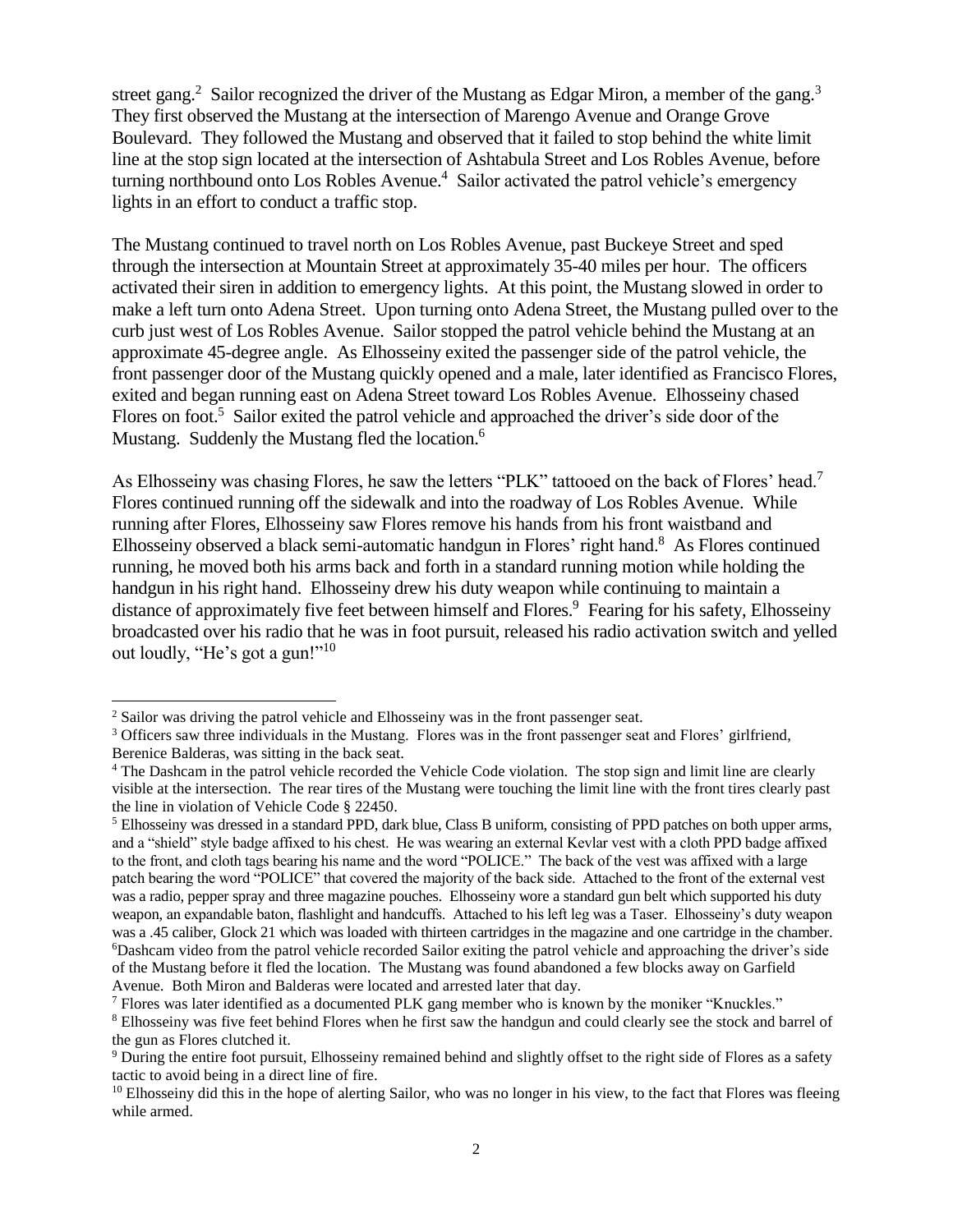Flores continued fleeing in a northeast direction in the middle of Los Robles Avenue with Elhosseiny chasing him. While holding the handgun in his right hand, Flores placed his right hand over his left shoulder, looked back at Elhosseiny, and fired one time at him. Elhosseiny saw the muzzle flash of the handgun as it fired. Elhosseiny returned fire, continuing to shoot his weapon until it was out of ammunition. Flores continued to shoot at Elhosseiny. Elhosseiny activated his magazine release in order to extract the empty magazine and began walking in a northerly direction while loading another magazine into his firearm. He pointed his weapon at Flores and fired once more. Flores fell onto the east sidewalk of Los Robles Avenue. As Flores fell, a handgun flew out of his hand and landed nearby on the sidewalk. Elhosseiny approached Flores, pointed his weapon at him and directed him to place his arms in an outstretched position. Sailor arrived at this location, handcuffed Flores, inspected his body for bullet strikes, and broadcasted on his radio that an officer involved shooting had taken place.  $^{11}$  Elhosseiny broadcasted the information a second time, described the Mustang and requested medical personnel to treat Flores. Sailor stayed with Flores awaiting medical personnel while Elhosseiny ran back to the patrol vehicle and drove it to where Sailor and Flores were located.<sup>12</sup> Elhosseiny retrieved Flores' firearm from the sidewalk, rendered it safe by removing the magazine and ejecting a cartridge from the chamber, and placed the firearm, magazine and cartridge on the trunk of another police vehicle that had arrived at the scene.<sup>13</sup>

Flores was transported to Huntington Memorial Hospital by Pasadena Fire Paramedics. Flores' eyes were closed while he was lying on a gurney in the ambulance. Paramedics asked him what happened. Flores kept his eyes closed and replied, "Hey fuck you guys. I aint saying shit. I want a lawyer." Flores was taken to the emergency room at the hospital and immediately treated for a gunshot wound to the lower left portion of his back. Flores sustained internal damage to his left lung, left kidney, stomach and renal system. A single bullet was extracted from Flores' lower left back area.<sup>14</sup>

On April 14, 2016, while Flores was still hospitalized, investigators attempted to interview him after Flores waived his Miranda rights. He was lucid but said he was tired and asked investigators to return the following day. On April 15, 2016, investigators returned to the hospital to question Flores. Flores told investigators that on the day of the incident, Miron picked him and his girlfriend up to drive them to a "CVS" store. When asked if he recalled the Mustang being pulled over by PPD patrol officers, he stated he did not recall and that he felt "woozy" from the medication he was given. When asked if he wanted to get his side of the story out, Flores replied, "Not until I see a lawyer." After indicating he wanted a lawyer, an investigator asked Flores if he wanted to give his side of the story as to why he shot at Officer Elhosseiny. Flores replied, "I don't know what you're talking about." Flores was charged with attempted murder of a police officer, assault on a police officer with a semiautomatic firearm, possession for sale of methamphetamine and possession of a firearm by a felon.<sup>15</sup>

 $\overline{\phantom{a}}$ 

<sup>&</sup>lt;sup>11</sup> During a search of Flores, Sailor recovered one baggie of methamphetamine, one baggie of cocaine and one baggie containing both methamphetamine and marijuana from Flores' front left pants pocket. Sailor recovered two cell phones from Flores' right front pants pocket.

 $12$  The officers were concerned that the patrol vehicle was left unattended on Adena Street.

<sup>&</sup>lt;sup>13</sup> There were six cartridges in the magazine.

<sup>&</sup>lt;sup>14</sup> Forensic testing revealed this bullet was fired from Elhosseiny's Glock firearm.

<sup>&</sup>lt;sup>15</sup> Case GA098503 is pending trial in Department E in the Pasadena Superior Court.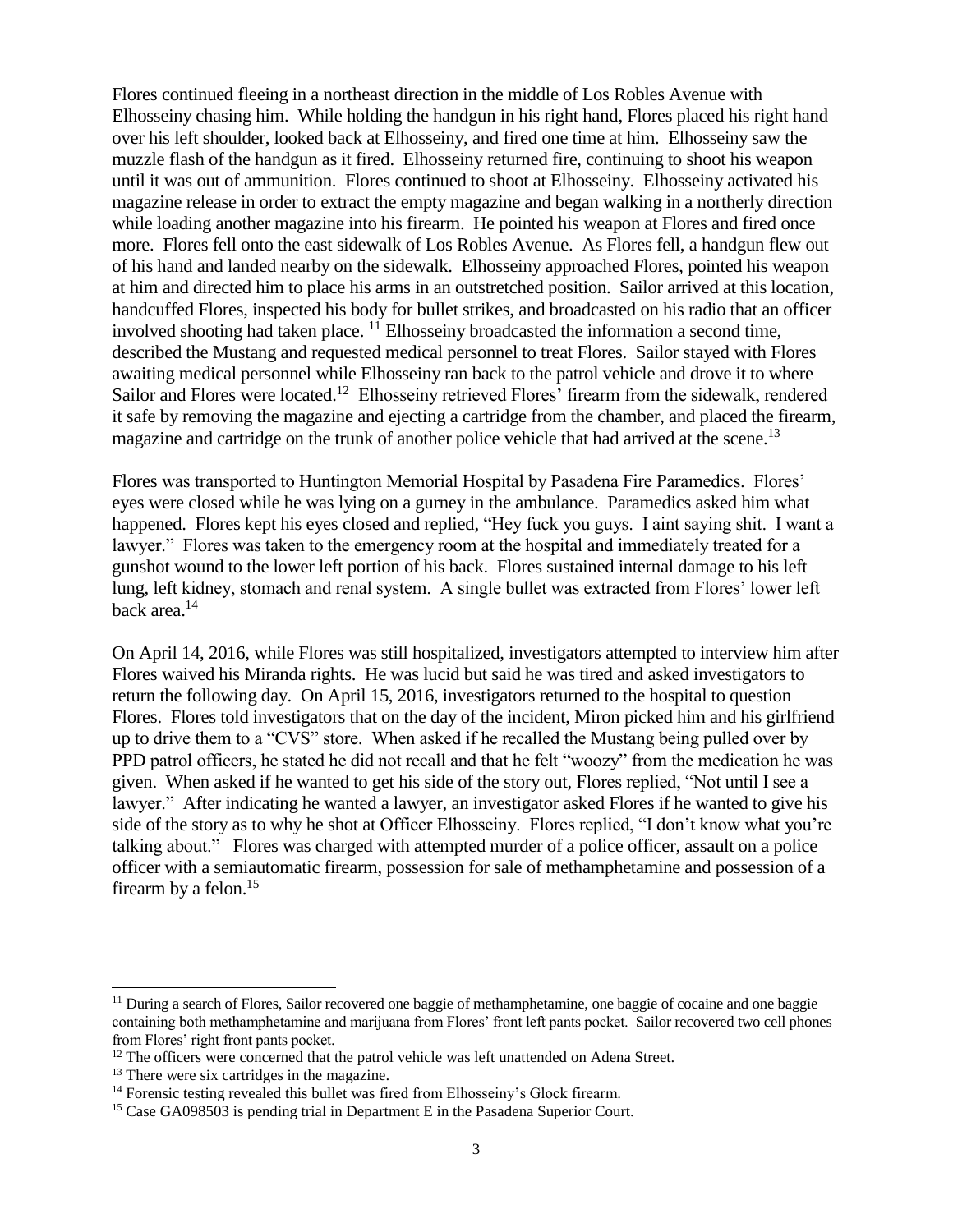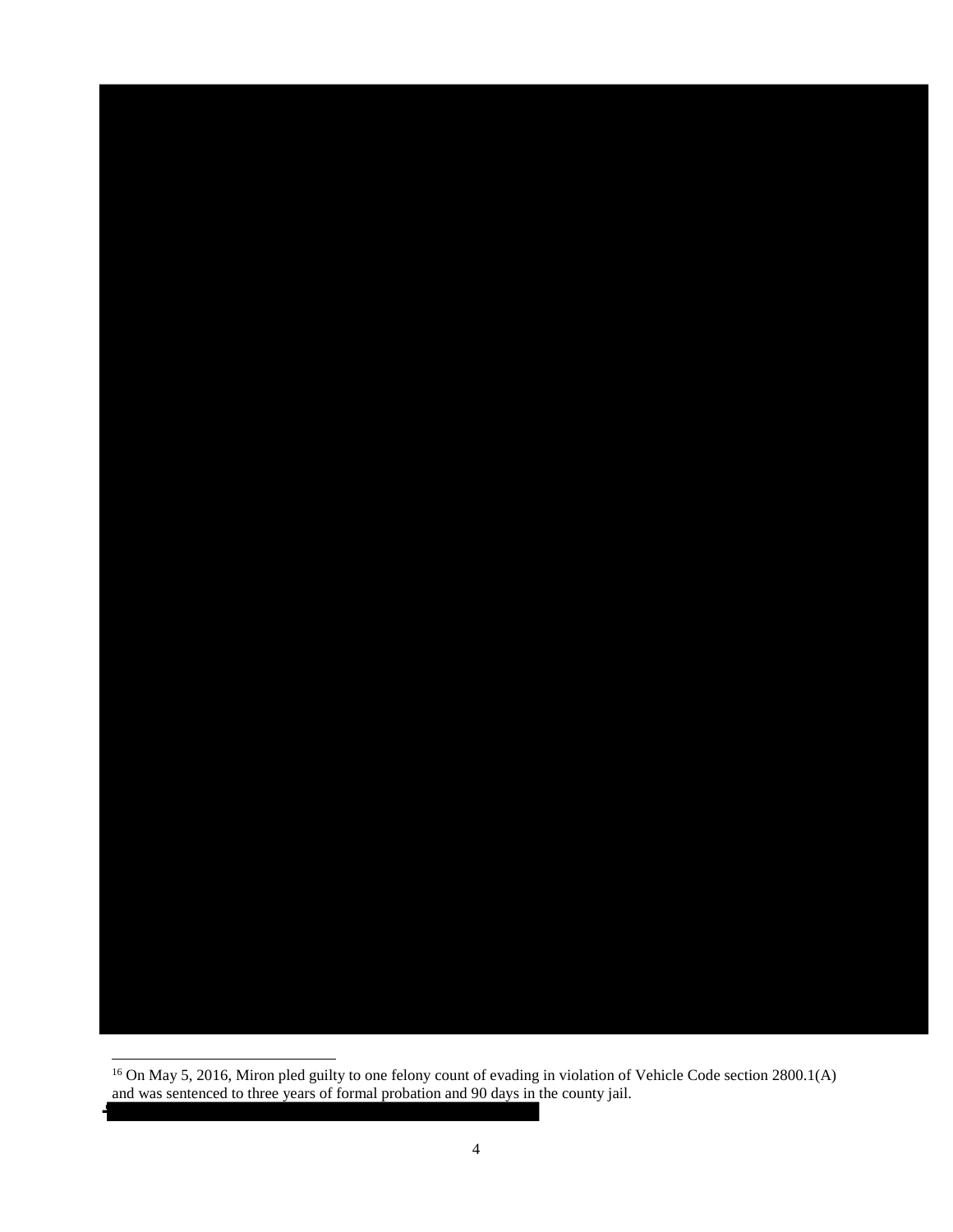

## Statement of Ricky C

l

At the time of the incident, Ricky C was traveling alone in his vehicle southbound on Los Robles Avenue approaching Adena Street. As he approached the intersection, C saw a police vehicle drive northbound on Los Robles Avenue and then make a left turn westbound onto Adena Street. A few seconds after the police vehicle turned onto Adena Street, C saw a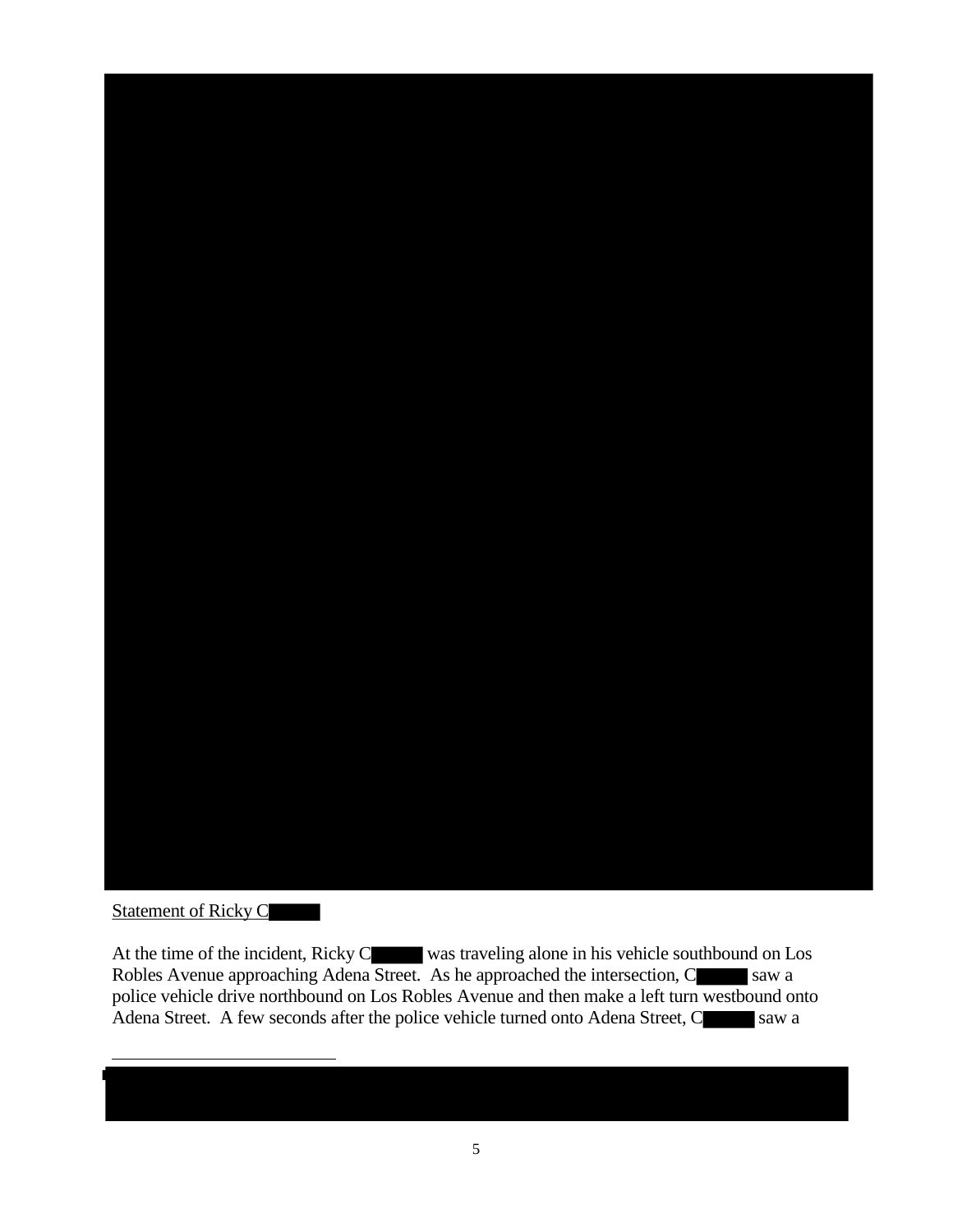"youngster," later determined to be Flores, running from Adena Street, northbound on Los Robles Avenue with a uniformed police officer, Elhosseiny, chasing after him on foot.<sup>19</sup> Flores was approximately 30-40 feet ahead of the officer and was running in the middle of the street. As Flores continued to run up Los Robles Avenue, he ran directly next to and past C solution is driver side door.<sup>20</sup> When Flores was approximately 10-15 feet past the rear of C  $\blacksquare$  's vehicle, C saw Flores run from the middle of the street to the east sidewalk of Los Robles Avenue. C saw Flores look backwards toward the pursuing officer, move one of his arms behind him, and begin firing a handgun at the officer.  $C$  did not recall in which hand Flores held the gun, but he clearly saw the handgun and the muzzle flash from the barrel as it discharged four to five times. At this point, C ducked slightly down toward the center console of his vehicle, but still continued to watch Flores. C saw Elhosseiny "set himself" approximately 10-15 feet in front of C  $\blacksquare$ 's vehicle and with two hands on his weapon, fire at Flores. C described this portion of the encounter as a "gunfire exchange."

At this point, C pulled his vehicle along the west curb line of Los Robles Avenue and exited his car. He then saw another officer, later determined to be Sailor, run around the corner of Adena Street and onto Los Robles Avenue.<sup>21</sup> Sailor and Elhosseiny began to search Flores who was lying on the ground. C was unable to see the handgun that he had previously seen in Flores' hand. C observed rescue personnel transport Flores from the scene. He observed that Elhosseiny appeared to be "shaken up." C approached Elhosseiny, asked if he was okay and stated to him, "Damn, he just tried to kill you."

#### Statement of Edward P

Edward P was in his apartment at 1025 N. Los Robles Avenue at approximately 9:05 a.m. when he heard approximately three to four gunshots. He looked out of his bedroom window and saw "a guy," later identified as Flores "get shot" and heard commands from two police officers.<sup>22</sup> P believed he heard the officers say, "stop running." P said the officers then shot at Flores. Flores was not responding to their commands and while fleeing from police officers, he turned to his side (demonstrated by placing his right arm under his left arm) at which time P heard two gunshots. At one point in his interview,  $P$  said he was unsure if the officers shot Flores, however, P believed the two officers were shot at before Flores was shot. Flores "shot" two rounds off at the cops while he was running." "The officers were trying to take control of the situation and he (Flores) wasn't having any part of it." P stated that he heard "pops," but did not see the officers shoot.<sup>23</sup>

#### Statement of Brian D

 $\overline{\phantom{a}}$ 

Brian D was inside his house at 972 N. Los Robles Avenue when he heard the sound of a police siren "chirp." D believed the sound was a traffic stop being conducted by a police officer. D then heard a loud aggressive male voice yelling something like, "Fuck! Fuck! Drop it! Drop it!

<sup>&</sup>lt;sup>19</sup> Flores was 21 at the time of the incident.<br><sup>20</sup> Class and <sup>20</sup>'s driver side window was rolled

<sup>&</sup>lt;sup>2</sup>'s driver side window was rolled down and he had a clear unobstructed view.

<sup>&</sup>lt;sup>21</sup> C tried to video the incident with his cellular phone but was unable to capture anything other than the

ground. He provided several still shots to police showing the aftermath of the incident.

 $22$  P estimated that he was approximately 100 yards away from the incident.

<sup>&</sup>lt;sup>23</sup> P <sup>'s</sup> statement was not clear as to the order of events. Initially, P stated that the officers shot at Flores but then later expressed uncertainty as to whether the officers shot at Flores.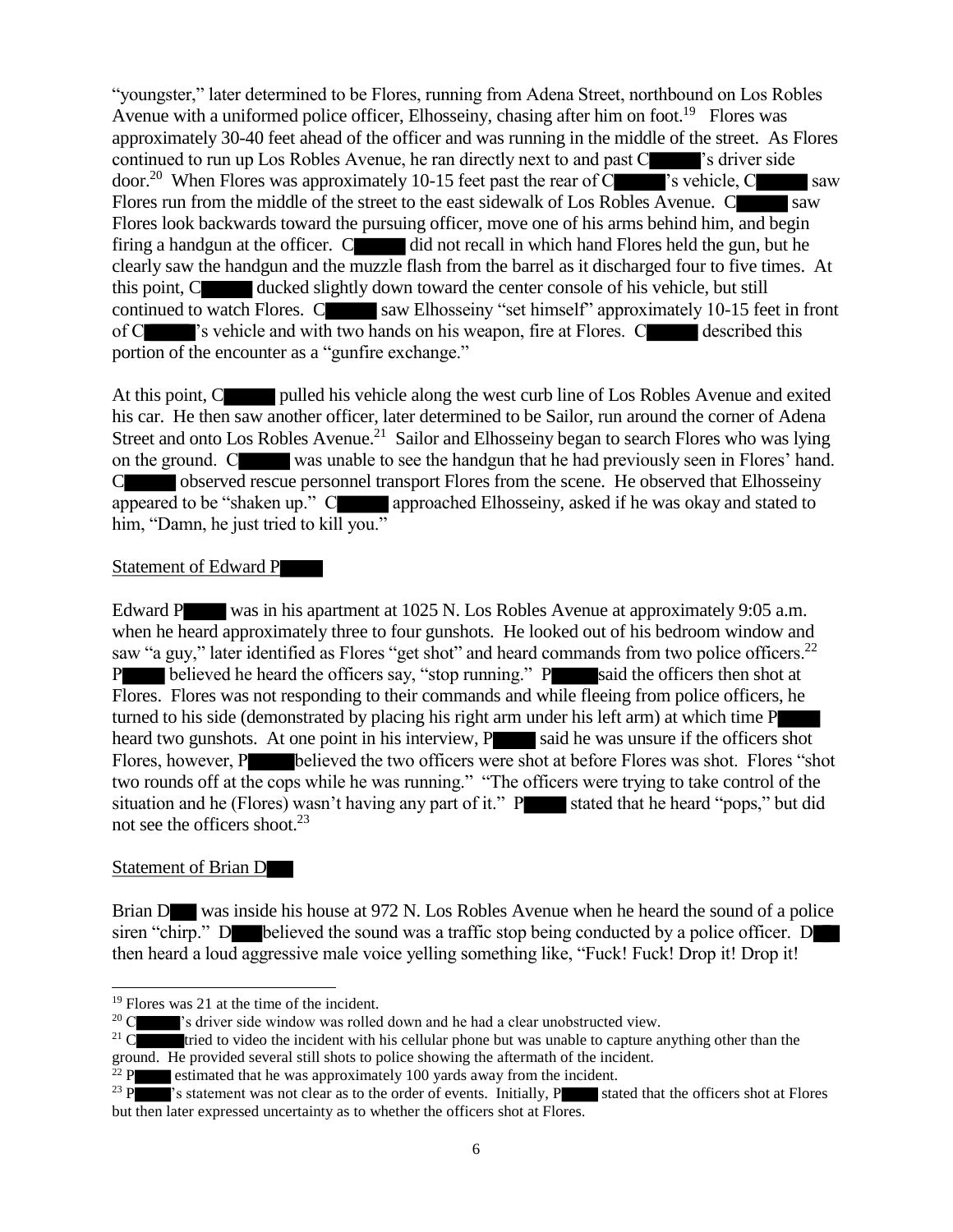Don't do it! Don't do it!" D then heard  $8-10$  gunshots in rapid succession. D exited his residence and heard the sound of a male moaning. He saw two police cars drive by northbound on Los Robles Avenue at a rapid pace. D went back inside his house and remained there.

#### Statement of Claudio N

At the time of the incident, Claudio N was driving his pickup truck with his daughter, Joanna, seated in the front passenger seat. As they were stopped on Mountain Street and Los Robles Avenue, N noticed a gray sedan with a marked police vehicle directly behind it, also stopped at the intersection. The two occupants of the gray sedan were moving around and appeared to be nervous.<sup>24</sup> Once the light turned green, the police vehicle activated its emergency lights in order to conduct an enforcement stop on northbound Los Robles Avenue. At this point, N told his daughter Joanna, "Look they're gonna run." N believed the occupants of the gray sedan were going to flee based on their behavior he observed prior to the stop. As N turned northbound onto Los Robles from Mountain Street, he lost sight of the police vehicle and gray sedan. As he approached Adena Street,  $N_{s}$  saw the police vehicle stopped at the northwest corner of Los Robles and Adena Street. As N continued to drive slowly up Los Robles Avenue, he saw a male Hispanic, later identified as Flores, running from two police officers in a northeast direction on Los Robles Avenue.<sup>25</sup> N stopped his truck as Flores and the officers neared the east curb line of Los Robles Avenue. At this point, Flores was approximately 20-25 feet from N truck. The officers were approximately 15-20 feet away from Flores at all times during the foot pursuit, and were offset to Flores' left. As Flores neared the east curb line of Los Robles Avenue, N saw both officers, who were now standing side by side, take a shooting stance. N then heard the sound of gunfire. N heard approximately  $10-12$  shots, a pause, and then a few additional shots. He believed that the officers may have reloaded because afterwards he observed a magazine in the street.<sup>26</sup> When he heard the shots, N was unable to determine if one or both officers fired because he was primarily focused on  $\overline{\text{Flores}}$  at the time. N heard no verbal commands issued to Flores.<sup>27</sup>

Flores was hit by the gunfire and went down. N observed an object skid outward from Flores' body and land on the ground. N later determined this was a handgun, which he did not see in Flores' hands while Flores was running away from the officers. After Flores fell to the ground, both officers approached him. One handcuffed Flores while the other provided cover.<sup>28</sup>

 $24 N$ described the driver of the sedan as a male Hispanic. N did not see a female passenger in the rear seat.

<sup>&</sup>lt;sup>25</sup> Some of the witnesses stated that two officers were pursuing Flores at the time of the shooting, however,

Elhosseiny, Sailor, C and Miron affirmed that only Elhosseiny was pursuing Flores on foot at the time of the shooting. Sailor was approaching the driver's side door of the Mustang at the time of the shooting but then quickly ran over to Elhosseiny's location.

<sup>&</sup>lt;sup>26</sup> Elhosseiny had ejected the magazine that fell onto the street.

<sup>&</sup>lt;sup>27</sup> At this time, N estimated the officers to be approximately 30-40 feet from his vehicle with Flores an additional 40 feet in front of and to the northeast of the officers.

<sup>&</sup>lt;sup>28</sup> During the incident, N used his cell phone to record video of what occurred while seated in the driver's seat of his truck. He began recording after the shooting occurred. N is heard on the video saying Flores had a gun but officers shot him for not reason. N provided a copy of the cell phone video to Pasadena Star News but did not provide a copy to the PPD because he was "not asked to do so." Investigators subsequently obtained a copy of the video for this investigation.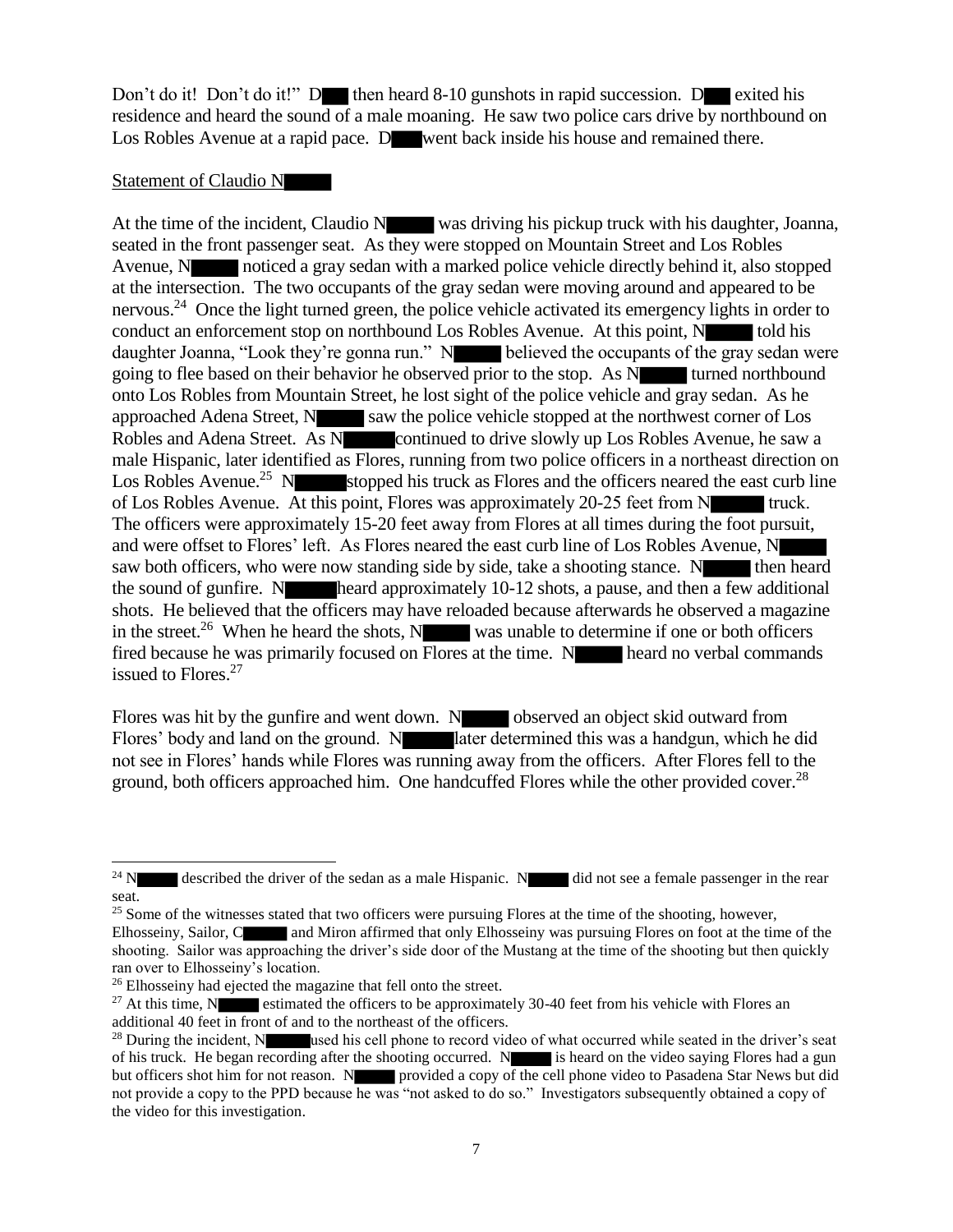stated that he believed the officers shot Flores for no apparent reason because he did not see Flores turn toward the officers or point a handgun at the officers, nor did he hear any gunshots before the police opened fire.<sup>29</sup>

#### Statement of Joanna N

Joanna N was sitting in the passenger seat of Claudio N pickup truck when the incident occurred. While traveling northbound on Los Robles Avenue, Claudio said, "They are going to run." She looked up and saw a male, later identified as Flores, running northeast across Los Robles Avenue. She saw two police officers running behind him. Claudio slowed down the truck. Flores ran across in front of their vehicle, approximately 60-70 feet in front of them. The two officers were about 20 feet behind Flores. Joanna recalled only seeing one officer with his gun out and he shot Flores while he was running after him. Joanna was not sure which officer shot Flores. She heard a total of 11 gunshots and saw Flores fall to the ground. A gun fell from Flores and landed on the sidewalk in front of him. Joanna told investigators that she was talking on her cell phone when the incident began and got off the phone after she heard the gunshots. Joanna did not see Flores shoot at the police officers. Joanna emailed the video footage from Claudio's phone to "Pasadena Now," a local social media site.<sup>30</sup>

#### Firearms Examinations

Flores was armed with a Hi-Point, model C9, 9mm firearm. When fully loaded, this firearm has a maximum capacity of eleven cartridges. At the time it was retrieved from the street by Elhosseiny, there were six cartridges in the magazine and one cartridge in the chamber. Three expended cartridge cases recovered from the scene were identified as having been fired from this weapon. $31$ Therefore, Flores fired three or four shots from this weapon.

DNA testing was conducted on various parts of this firearm. A DNA sample was extracted from a swab of the gun's frame and slide. The DNA sample was a mixture, consistent with two contributors. Flores' profile is consistent with being a contributor to the DNA sample taken from the gun's frame and slide. The random match probability estimate for that sample is one in 17 billion. No conclusions could be made regarding the other potential contributor to the mixture.

A forensic examination of a black tee shirt worn by Flores at the time of the shooting detected numerous particles consistent with gunshot residue.<sup>32</sup> The presence of these particles is consistent with the tee shirt having been in an environment of gunshot primer residue.

Elhosseiny was armed with a Glock, model 21, .45 semiautomatic firearm. When fully loaded, this firearm has a maximum capacity of fourteen cartridges. He also utilized a second magazine loaded with thirteen cartridges. Following the shooting, an examination of Elhosseiny's weapon and magazines revealed twelve cartridges remaining in one magazine with one cartridge in the chamber.

 $\overline{\phantom{a}}$ 

<sup>&</sup>lt;sup>29</sup> N conclusion that Flores never fired a gun at police is contradicted by other witness statements and forensic evidence.

<sup>&</sup>lt;sup>30</sup> Both Claudio and Joanna N old investigators that they received no compensation from the "Pasadena Star" or "Pasadena Now" for the video that they provided.

<sup>&</sup>lt;sup>31</sup> No projectiles were recovered.

<sup>&</sup>lt;sup>32</sup> The black tee shirt was removed from Flores at the scene by paramedics and collected by crime scene investigators.